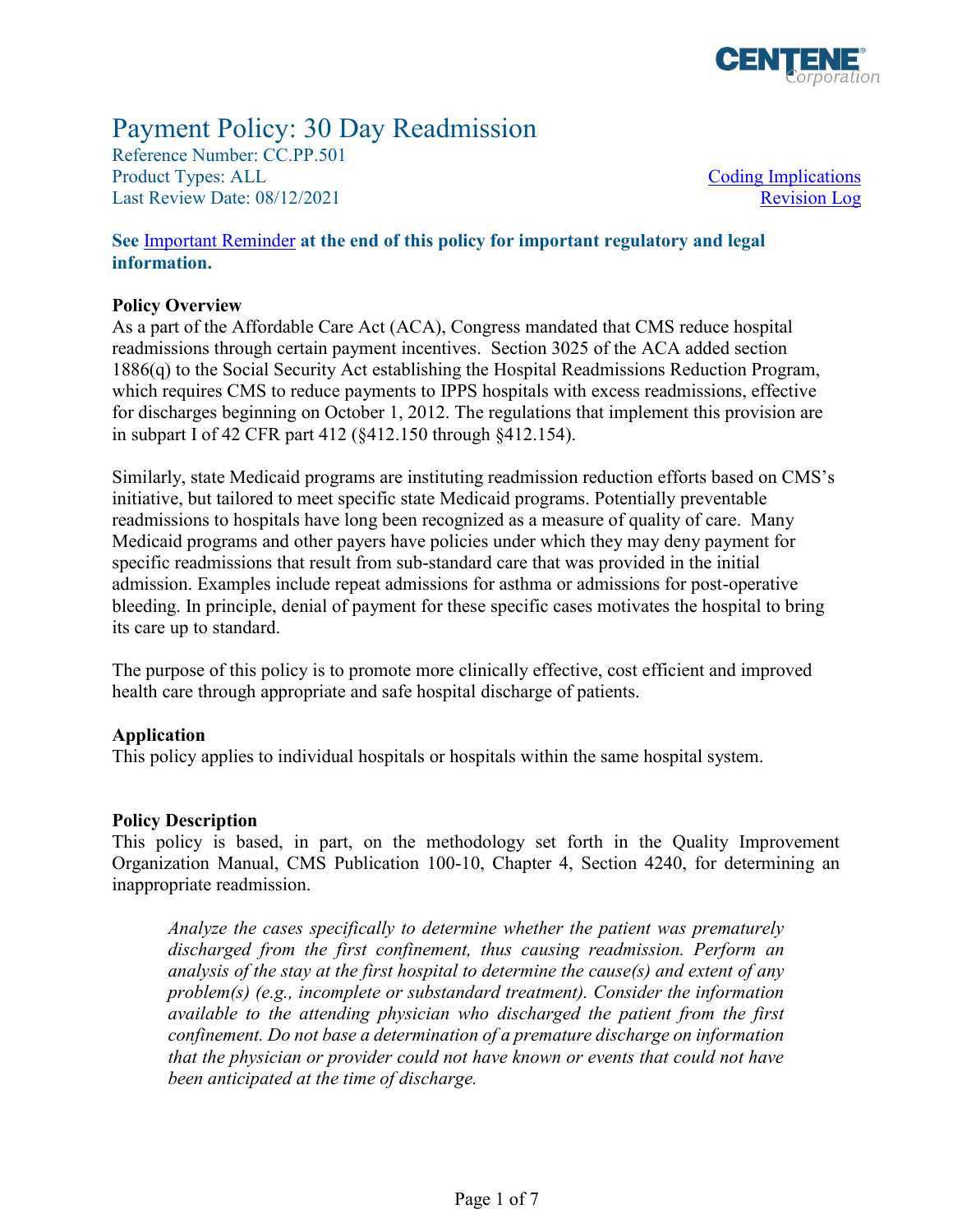

For a readmission that is determined to have been inappropriate or preventable according to the clinical review guidelines set forth below, The Health Plan will deny payment or reimbursement.

A readmission will be considered to be inappropriate or preventable under the following circumstances:

- If the readmission was medically unnecessary;
- If the readmission resulted from a prior premature discharge from the same hospital or a related hospital;
- If the readmission resulted from a failure to have proper and adequate discharge planning;
- If the readmission resulted from a failure to have proper coordination between the inpatient and outpatient health care teams; and/or
- If the readmission was the result of circumvention of the contracted rate by the hospital or a related hospital.

The following readmissions are excluded from 30-day readmission review:

- Transfers from out-of-network to in-network facilities;
- Transfers of patients to receive care not available at the first facility;
- Readmissions that are planned for repetitive or staged treatments, such as cancer chemotherapy or staged surgical procedures;
- Readmissions associated with malignancies, burns, or cystic fibrosis;
- Admissions to Skilled Nursing Facilities, Long Term Acute Care facilities, and Inpatient Rehabilitation Facilities (SNF, LTAC, and IRF);
- Readmissions where the first admission had a discharge status of "left against medical advice";
- Obstetrical readmissions;
- Readmissions  $\geq$  31 days from the data of discharge from the first admission.
- Age  $\leq$ 1
- Critical Access Hospitals

If a hospital is part of a hospital system operating under the same hospital agreement, and/or if the hospital shares the same tax identification number with one or more other hospitals, then a readmission during the same 30-day period to another hospital within the same hospital system, or to another hospital operating under the same tax identification number as the first hospital, will be treated as a readmission to the same hospital and, as such, is subject to this policy.

Upon request from The Health Plan, a hospital must forward (and, if applicable, arrange for a related hospital to forward) all medical records and supporting documentation of the initial admission and readmission to The Health Plan. The initial review of the medical records will determine whether the readmission was clinically related to the initial admission. Once the readmission is determined to be clinically related, the readmission will be further evaluated to determine whether the readmission was inappropriate and/or potentially preventable. The review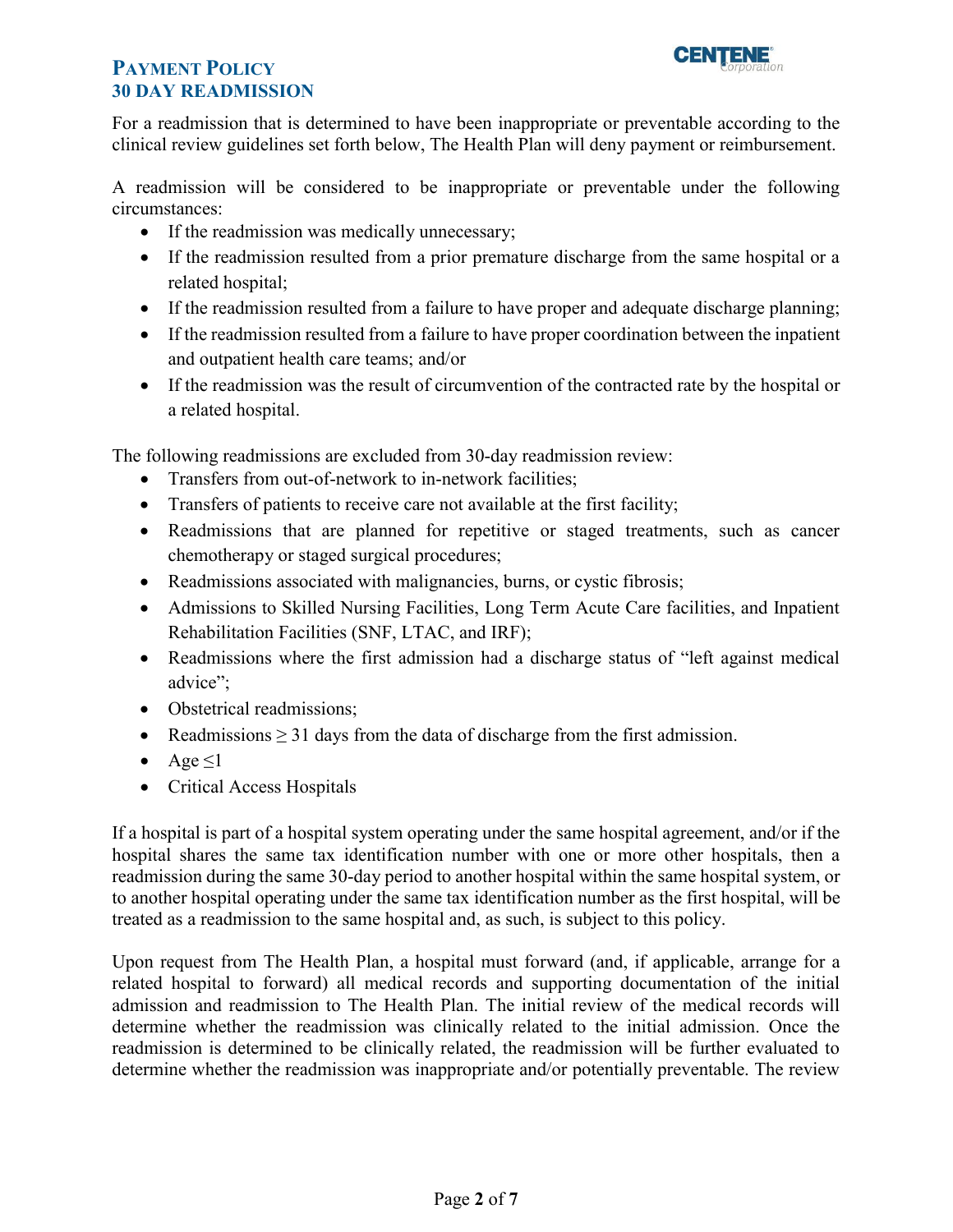

will evaluate the initial admission's appropriateness of discharge, as well as the quality of the discharge plan.

### **Reimbursement**

### **Pre-Payment Review**

A pre-payment review will be conducted in accordance with the provisions set forth below:

- 1. All hospital claims submitted for a plan member that qualify as a readmission within 30 days of a discharge from the same hospital or a related hospital are subject to clinical review.
	- a. Medical records for both the original and subsequent admission(s) will be requested for a claim selected for clinical review. If medical records for both the original and subsequent admission are not received, the second claim will be denied.
	- b. If both records are not received and a denial is issued, the hospital must submit an adjustment request or appeal request and submit the medical records for the first and subsequent admissions for further payment consideration and to initiate clinical review. Submission of medical records for only one admission will result in a denial of the adjustment or appeal request.
- 2. Clinical information for the admissions will be reviewed by a qualified clinician to determine if the readmission was inappropriate or preventable based on the above guidelines.
- 3. If a readmission is determined to be inappropriate, unnecessary, or preventable, written notification of the determination will be sent to the hospital and/or related hospital and payment for the readmission will be denied.

### **Post-Payment Review**

The Health Plan will endeavor to monitor claim submissions to minimize the need for postpayment adjustments; however, The Health Plan may review payments retrospectively, if a prepayment review was not conducted.

- 1. If a claim is determined to be related to a previous admission (and thus could possibly be determined to be an inappropriate, unnecessary, or preventable readmission), the hospital must forward (and, if applicable, arrange for a related hospital to forward) medical records for all related admissions to The Health Plan, upon its request. All clinical information from the admissions will be reviewed by a qualified clinician to determine if any readmission was inappropriate, unnecessary, or preventable based on the above guidelines.
- 2. If a readmission is determined to be inappropriate, unnecessary, or preventable, written notification of such determination will be sent to the hospital or related hospital, along with a request to the hospital to refund the applicable payment(s) for the readmission. If a hospital or related hospital fails to refund the applicable payment(s), The Health Plan may recover the applicable payment for the readmission by offset against future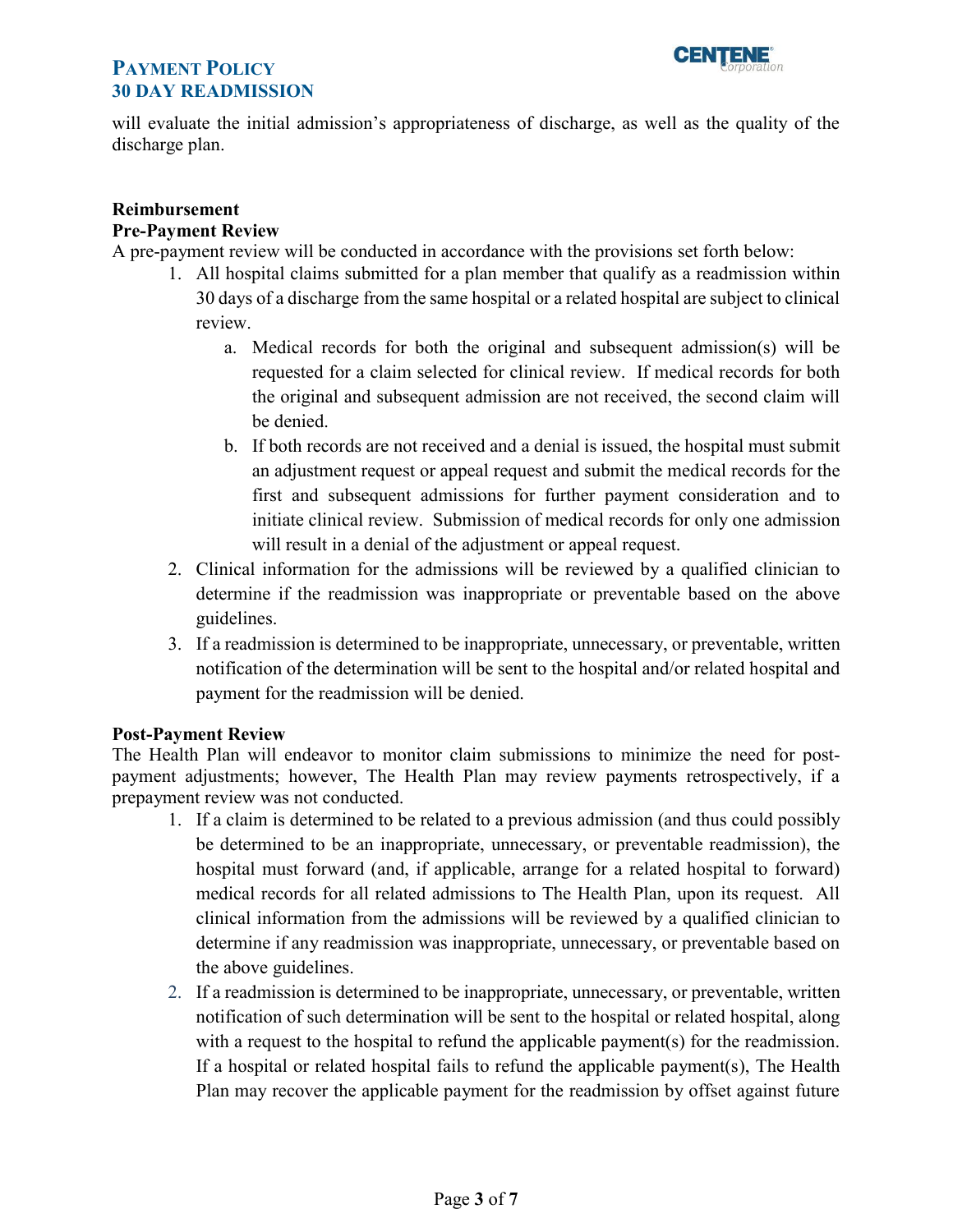



payments, unless expressly prohibited by law from doing so, or as stipulated in the hospital's contract.

#### **Utilization**

Not Applicable

#### **Documentation Requirements**

Upon request from The Health Plan, a hospital or related hospital must forward all medical records and supporting documentation of the first and subsequent admission(s) to the health plan for review.

#### **Definitions**

Clinically Related – an underlying reason for a subsequent admission that is plausibly related to the care rendered during or immediately following a prior hospital admission. A clinically related readmission may have resulted from the process of care and treatment during the prior admission (e.g., readmission for a surgical wound infection) or from a lack of post admission follow-up (lack of follow-up arrangements with a primary care physician) rather than from unrelated events that occurred after the prior admission (broken leg due to trauma) within a specified readmission time interval.

Initial Admission – an inpatient admission at an acute, general, or short-term hospital, or another hospital in the same hospital system (referred to as a "related hospital") and for which the date of discharge for such admission is used to determine whether a subsequent admission at that same hospital or a related hospital occurs within 30 days.

Potentially Preventable Readmission (PPR) – A potentially preventable readmission is a readmission (re-hospitalization within a specified time interval) that is clinically related (as defined above) and may have been prevented had adequate care been provided during the initial hospital stay.

Readmission – an admission to a hospital occurring within 30 days of the date of discharge from the same hospital or a related hospital. Intervening admissions to non-acute care facilities (e.g., a skilled nursing facility) are not considered readmissions and do not affect the designation of an admission as a readmission. For the purpose of calculating the 30-day readmission window, neither the day of discharge nor the day of admission is counted.

### **Related Policies**

Not Applicable

#### **Related Documents or Resources**

CMS Publication 100-10 (Quality Improvement Organization Manual), Chapter 4, Section 4240 (Readmission Review), available at: [http://www.cms.gov/Regulations-and-](http://www.cms.gov/Regulations-and-Guidance/Guidance/Manuals/Downloads/qio110c04.pdf)[Guidance/Guidance/Manuals/Downloads/qio110c04.pdf](http://www.cms.gov/Regulations-and-Guidance/Guidance/Manuals/Downloads/qio110c04.pdf)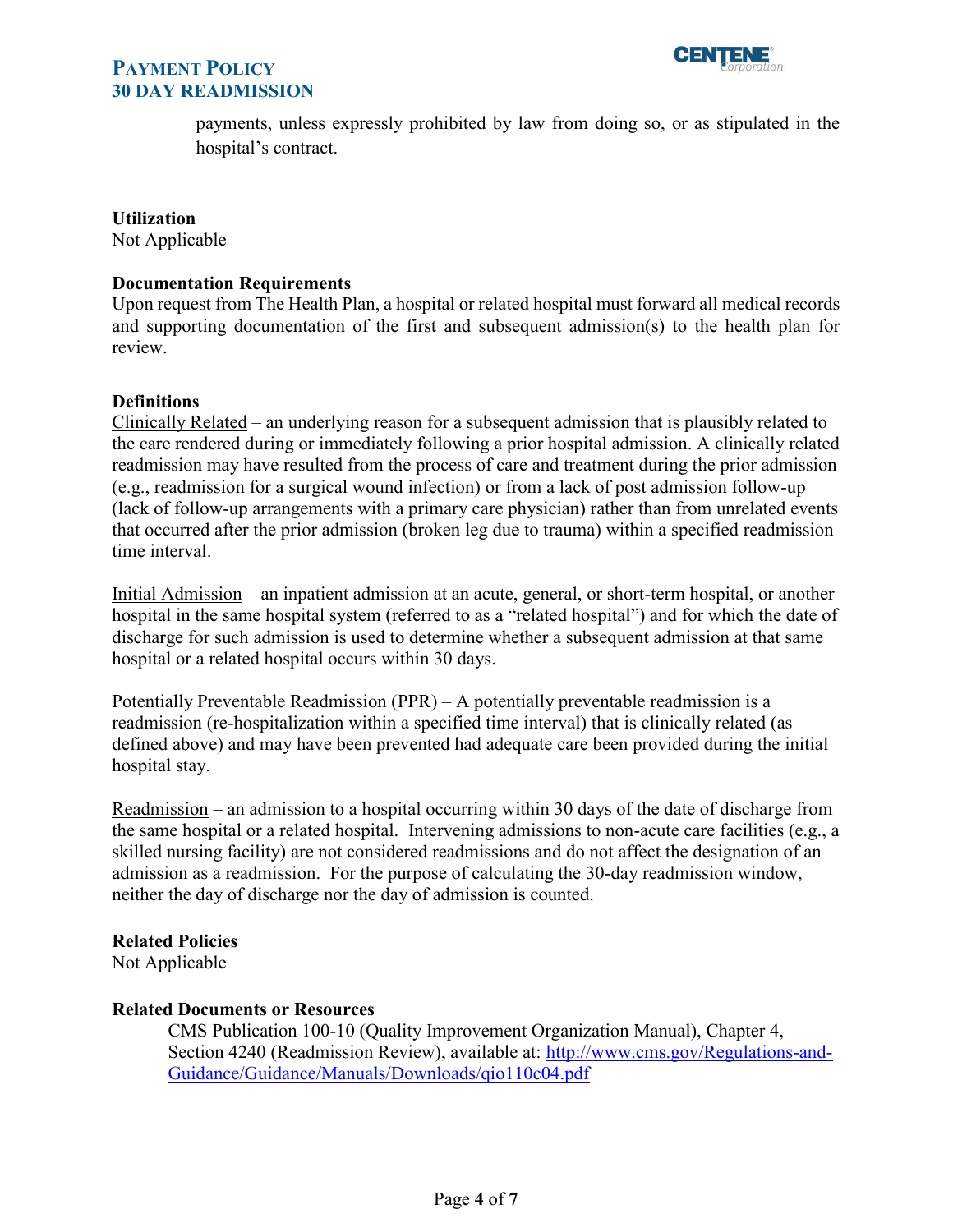

### <span id="page-4-0"></span>**References**

- *1. Patient Protection and Affordable Care Act Pub. L. No, 111-148 § 3025(a), 124 Stat. 119, 408 (2010). The Affordable Care Act, Section 3025, § 1886(q), requires the Secretary to establish a Hospital Readmissions Reduction program, under which payments to applicable hospitals are reduced in order to account for certain excess readmissions, effective for discharges beginning on October 1, 2012. This section also requires the Secretary to establish a Value-Based Purchasing (VBP) Program for inpatient hospitals (Hospital VBP Program), which requires CMS to make valuebased incentive payments to hospitals that meet performance standards for applicable performance periods, effective for discharges beginning on October 1, 2012.*
- *2. 42 CFR 412.150 through 412.154 include the rules for determining the payment adjustment under the Hospital Readmission Reductions Program for applicable hospitals to account for excess readmissions in the hospital.*
- *3. Federal Register, Vol. 79, No. 163, August 22, 2014, pages 50024 50048. This FY 2015 IPPS Final Rule outlines changes in policies to implement the Hospital Readmissions Reduction Program through FY 2017. Available at: <http://www.gpo.gov/fdsys/pkg/FR-2014-08-22/pdf/2014-18545.pdf>*
- *4. Centers for Medicare and Medicaid Readmission Reduction Program information available at: [http://www.cms.gov/Medicare/Medicare-Fee-for-Service-](http://www.cms.gov/Medicare/Medicare-Fee-for-Service-Payment/AcuteInpatientPPS/Readmissions-Reduction-Program.html)[Payment/AcuteInpatientPPS/Readmissions-Reduction-Program.html](http://www.cms.gov/Medicare/Medicare-Fee-for-Service-Payment/AcuteInpatientPPS/Readmissions-Reduction-Program.html)*
- *5. Gerard F. Anderson and Earl P. Steinberg, "Hospital Readmissions in the Medicare Population," New England Journal of Medicine, 311:21 (Nov. 22, 1984), pp. 1349- 1353*

| <b>Revision History</b> |                                                                          |
|-------------------------|--------------------------------------------------------------------------|
| 04/18/2017              | Converted to corporate template and annual review conducted.             |
| 4/28/2018               | Conducted review, updated policy.                                        |
| 04/21/2019              | Conducted annual review, updated policy.                                 |
| 04/20/20                | Conducted annual review, updated policy.                                 |
| 04/20/21                | Conducted annual review, updated policy.                                 |
| 08/12/21                | Revised exclusions to include age $\leq 1$ and critical access hospitals |

### **Important Reminder**

For the purposes of this payment policy, "Health Plan" means a health plan that has adopted this payment policy and that is operated or administered, in whole or in part, by Centene Management Company, LLC, or any other of such health plan's affiliates, as applicable.

The purpose of this payment policy is to provide a guide to payment, which is a component of the guidelines used to assist in making coverage and payment determinations and administering benefits. It does not constitute a contract or guarantee regarding payment or results. Coverage and payment determinations and the administration of benefits are subject to all terms, conditions, exclusions and limitations of the coverage documents (e.g., evidence of coverage,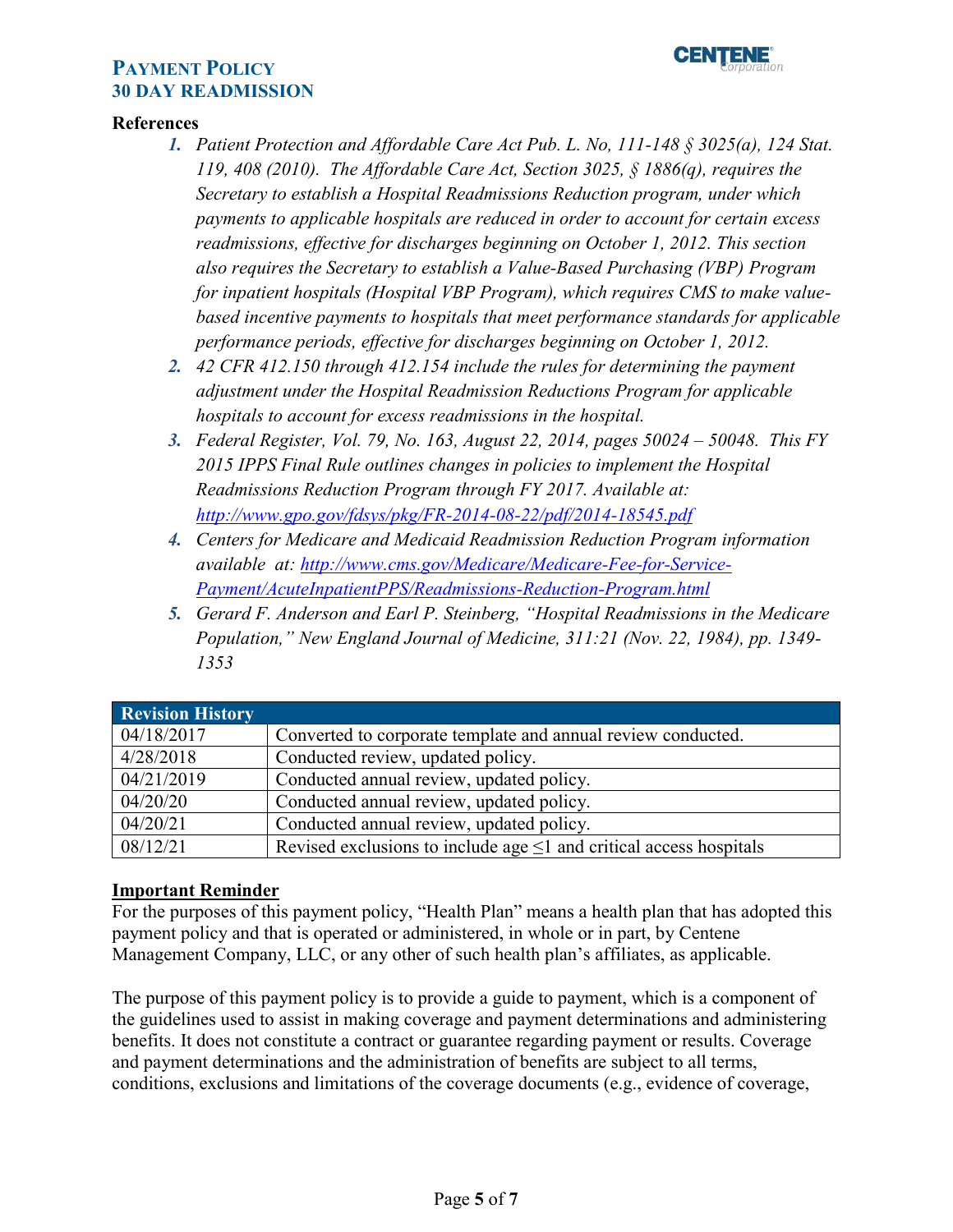

certificate of coverage, policy, contract of insurance, etc.), as well as to state and federal requirements and applicable plan-level administrative policies and procedures.

This payment policy is effective as of the date determined by Health Plan. The date of posting may not be the effective date of this payment policy. This payment policy may be subject to applicable legal and regulatory requirements relating to provider notification. If there is a discrepancy between the effective date of this payment policy and any applicable legal or regulatory requirement, the requirements of law and regulation shall govern. Health Plan retains the right to change, amend or withdraw this payment policy, and additional payment policies may be developed and adopted as needed, at any time.

This payment policy does not constitute medical advice, medical treatment or medical care. It is not intended to dictate to providers how to practice medicine. Providers are expected to exercise professional medical judgment in providing the most appropriate care, and are solely responsible for the medical advice and treatment of members. This payment policy is not intended to recommend treatment for members. Members should consult with their treating physician in connection with diagnosis and treatment decisions.

Providers referred to in this policy are independent contractors who exercise independent judgment and over whom Health Plan has no control or right of control. Providers are not agents or employees of Health Plan.

This payment policy is the property of Centene Corporation. Unauthorized copying, use, and distribution of this payment policy or any information contained herein are strictly prohibited. Providers, members and their representatives are bound to the terms and conditions expressed herein through the terms of their contracts. Where no such contract exists, providers, members and their representatives agree to be bound by such terms and conditions by providing services to members and/or submitting claims for payment for such services.

**Note: For Medicaid members**, when state Medicaid coverage provisions conflict with the coverage provisions in this payment policy, state Medicaid coverage provisions take precedence. Please refer to the state Medicaid manual for any coverage provisions pertaining to this payment policy.

**Note: For Medicare members,** to ensure consistency with the Medicare National Coverage Determinations (NCD) and Local Coverage Determinations (LCD), all applicable NCDs and LCDs should be reviewed prior to applying the criteria set forth in this payment policy. Refer to the CMS website at<http://www.cms.gov> for additional information.

©2020 Centene Corporation. All rights reserved. All materials are exclusively owned by Centene Corporation and are protected by United States copyright law and international copyright law. No part of this publication may be reproduced, copied, modified, distributed, displayed, stored in a retrieval system, transmitted in any form or by any means, or otherwise published without the prior written permission of Centene Corporation. You may not alter or remove any trademark, copyright or other notice contained herein. Centene<sup>®</sup> and Centene Corporation® are registered trademarks exclusively owned by Centene Corporation.